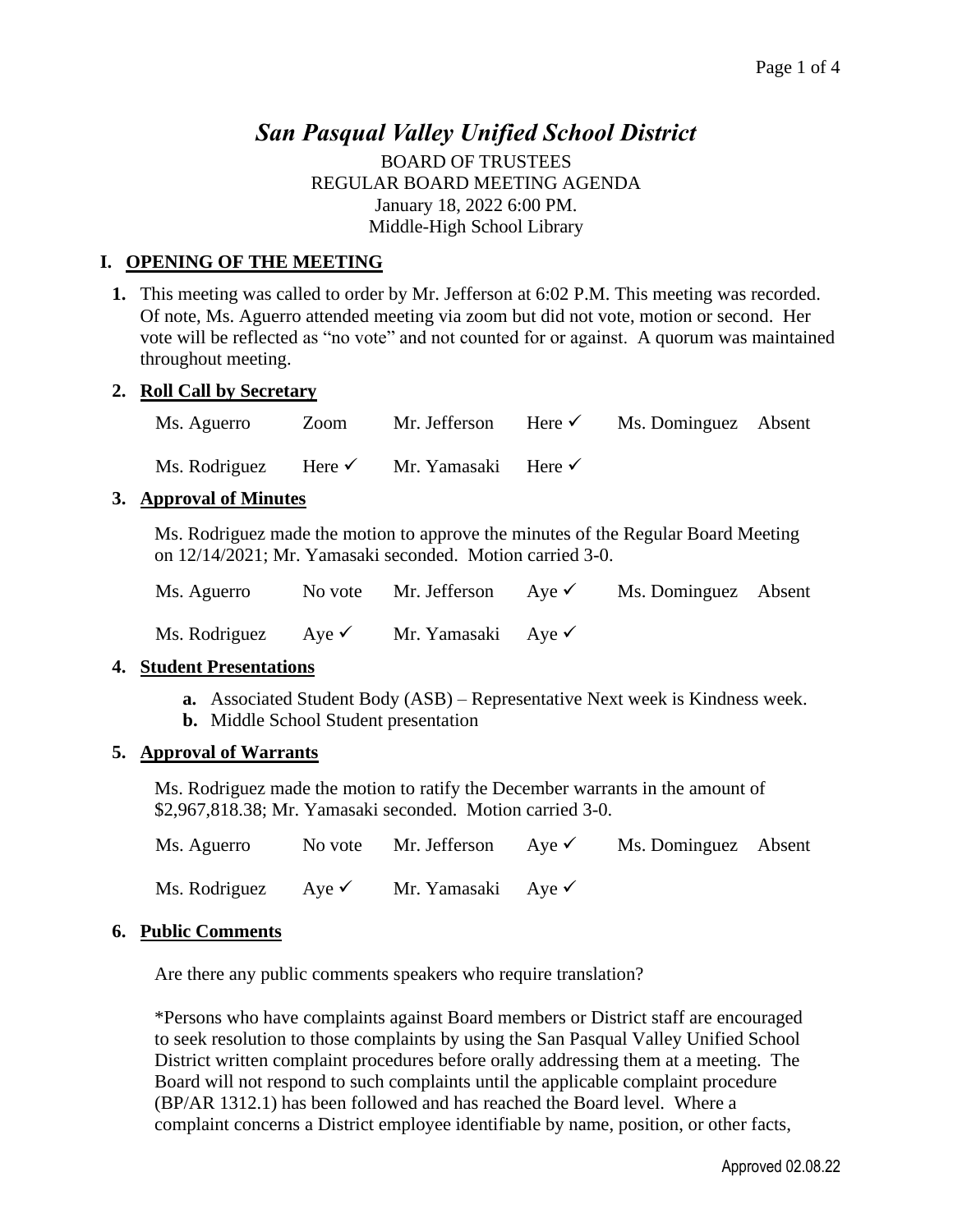the Board cannot respond until proper written notice has been given to the employee pursuant to Government Code Section 54957.

Comments shall be limited to three minutes per person (six minutes if translation is required) and twenty minutes (forty minutes if translation is required) for all comments, per topic, unless the board president, subject to the approval of the Governing Board, sets different time limits

- **a.** Are there any members of the public to be heard on items not appearing on agenda that are within the jurisdiction of the District? Mr. Decorse read a letter of concern.
- **b.** Are there any members of the public to be heard on items appearing on the agenda? No.
- **c.** Are there any members of the public or parents/guardians of Indian children on equal participation in educational programs provided by the district. Title VII of The Elementary and Secondary Education Act as amended by the Every Student Succeeds Act or PL 114-95. No.

# **II. PRESENTATIONS**

### **III. CONSENT ITEMS**

- 1. Travel: Yuma Art Symposium: February 24, 2022
- 2. Donation: Sexton Family Donation to Class of 2022
- 3. Certificated Seniority List 2021-2022
- 4. Classified Seniority List 2021-2022

Ms. Rodriguez made the motion to approve the Consent items; Mr. Yamasaki seconded. Motion carried 3-0.

Ms. Aguerro No vote Mr. Jefferson  $Aye \checkmark$  Ms. Dominguez Absent

Ms. Rodriguez Aye <del>V</del> Mr. Yamasaki Aye V

# **IV. MONTHLY REPORTS**

- 1. San Pasqual Teachers Association (SPTA) Ms. Jennifer Wallace
- 2. California School Employees Association (CSEA) Ms. Luz Sarabia-Grossenburg
- 3. Special Education Dr. Thien Hoang
- 4. Elementary School Mr. Ruben Gonzalez
- 5. High School Mr. Juan Morales
- 6. Business Services Ms. Kish Curtis
	- a. Gym update
- 7. Superintendent/Bill Manes-Adult Education Principal Dr. Katrina Johnson-León a. LCAP
- 8. School Board
- **V. UNFINISHED BUSINESS**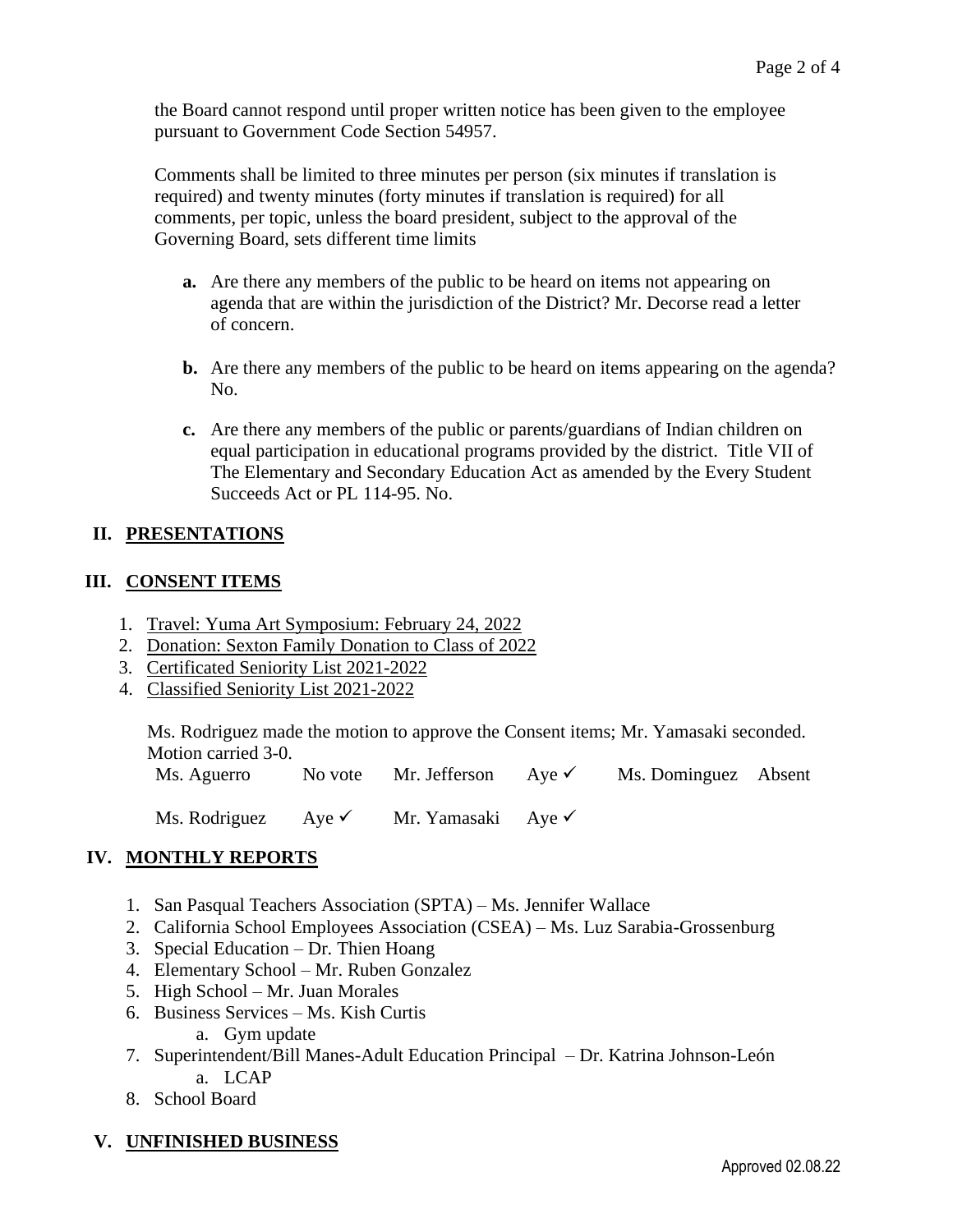# **VI. INFORMATION ITEMS**

- 1. The Superintendent accepted the resignation of a classified staff member (K Frazier)
- 2. 2021-2022 Comprehensive School Safety Plan San Pasqual Valley Unified School District – First Read

# **VII. NEW BUSINESS**

1. Ms. Rodriquez made the motion to accept the District "Sunshine" (Negotiations) Public Notice Proposal for CSEA Negotiations; Mr. Yamasaki seconds. Motion carried 3-0.

| Ms. Aguerro                    | No vote Mr. Jefferson Aye $\checkmark$ | Ms. Dominguez Absent |  |
|--------------------------------|----------------------------------------|----------------------|--|
| Ms. Rodriguez Aye $\checkmark$ | Mr. Yamasaki Aye $\checkmark$          |                      |  |

2. Ms. Rodriguez made the motion to Approve CSBA Manual Maintenance Service Checklist and update of affected policies; Mr. Yamasaki seconded. Motion carried 3-0..

| Ms. Aguerro                    | No vote Mr. Jefferson Aye $\checkmark$ | Ms. Dominguez Absent |  |
|--------------------------------|----------------------------------------|----------------------|--|
| Ms. Rodriguez Aye $\checkmark$ | Mr. Yamasaki Aye $\checkmark$          |                      |  |

- 3. Ms. Rodriguez made the motion to approve Approve Board Member Compensation for Members Sofia Dominguez Absent During Board Meetings in January; Mr. Yamasaki seconded. Motion carried 3-0.
	- Ms. Aguerro No vote Mr. Jefferson  $Aye \checkmark$  Ms. Dominguez Absent Ms. Rodriguez Aye <del>V</del> Mr. Yamasaki Aye V

### **VIII. BOARD COMMENTS**

# **IX. ITEMS FOR FUTURE AGENDA**

None listed.

### **X. CLOSED SESSION Time: 7:12 P.M.**

Ms. Rodriguez made the motion to move into closed session; Mr. Yamasaki seconded. Motion carried 3-0.

| Ms. Aguerro                    | No vote Mr. Jefferson Aye $\checkmark$ | Ms. Dominguez Absent |  |
|--------------------------------|----------------------------------------|----------------------|--|
| Ms. Rodriguez Aye $\checkmark$ | Mr. Yamasaki Aye $\checkmark$          |                      |  |